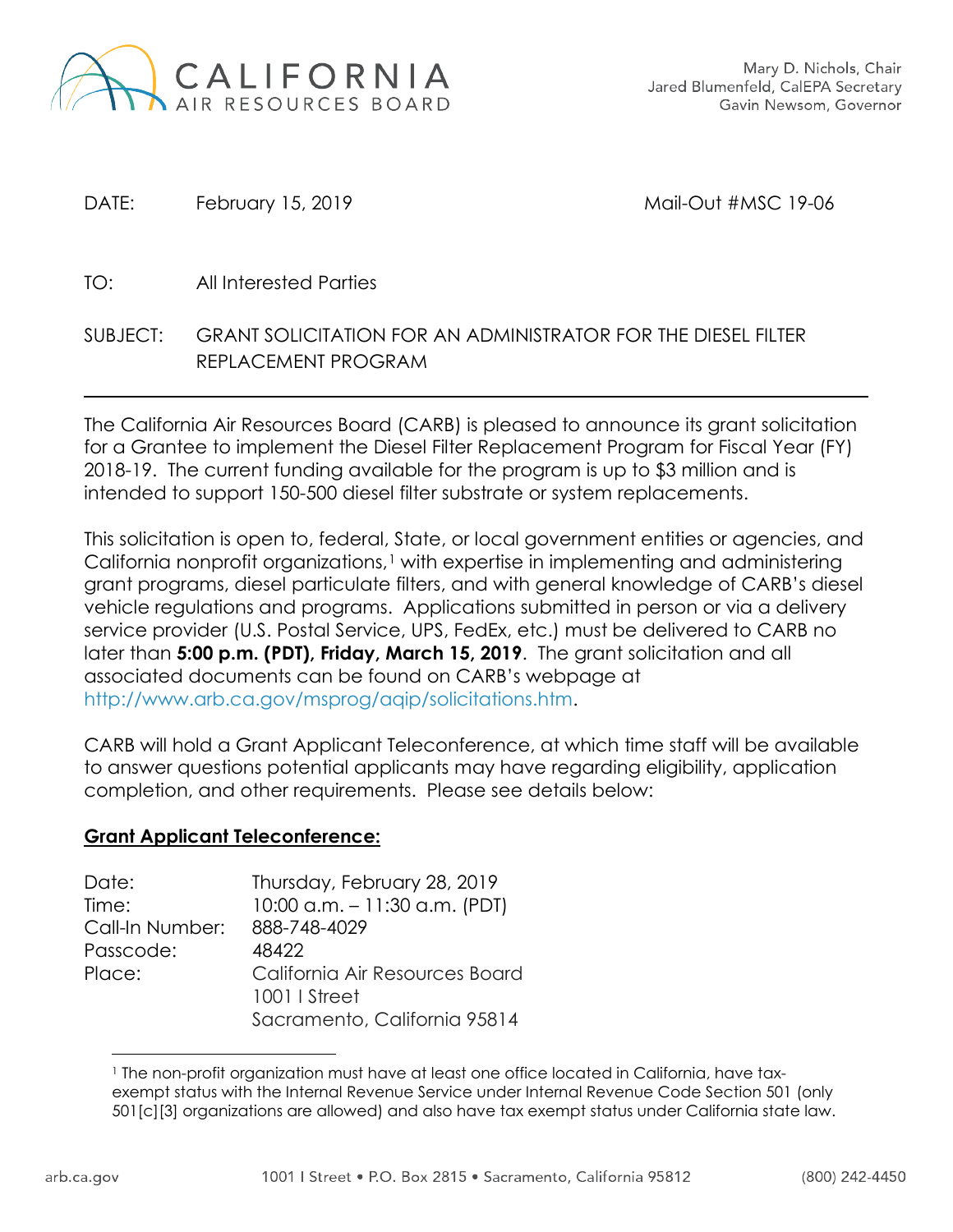All Interested Parties February 15, 2019 Page 2

The questions and answers from the Grant Applicant Teleconferences and any questions received via email will be posted on the CARB webpage at [http://www.arb.ca.gov/msprog/aqip/solicitations.htm.](http://www.arb.ca.gov/msprog/aqip/solicitations.htm) CARB may collect questions via email, however, staff will only respond to questions regarding this solicitation during the Grant Applicant Teleconference. In addition, CARB will not respond to questions after the Applicant Teleconference has taken place. Participants are encouraged to call-in. For in-person attendance, please RSVP to confirm space due to seating limitations.

## **Background**

In 2012, Cleaire Advanced Emission Controls, Incorporated (Cleaire) voluntarily recalled its LongMile verified diesel emission control system (VDECS or PM filter). During the recall, Cleaire replaced the LongMile with either a certified silicon carbide core, a Cleaire Muffler Module, or removed the entire system. However, several months later Cleaire ceased operation and their assets were acquired by ESW CleanTech, a manufacturer of verified diesel emissions control strategies. ESW CleanTech has provided product support of the Cleaire product line since the closure.

In 2015 through 2017, the Sacramento Metropolitan Air Quality Management District and ESW CleanTech entered into a Grant Agreement to provide replacement filter substrates through the Proposition 1B Goods Movement Emission Reduction Program (Proposition 1B). These replacements ensured reductions of particulate matter consistent with the original system operations prior to the recall. However, some fleets could not qualify for Proposition 1B funding or could not meet required temperature or engine family criteria.

The Diesel Filter Replacement Program is targeted at the remaining vehicles. CARB staff will work closely with the Grantee, ESW Cleantech, and stakeholders to determine final eligibility criteria and identify potential vehicle candidate for replacement. Eligibility criteria may include but is not limited to age of the vehicle, whether the vehicle is subject to any upcoming replacement requirements, whether the vehicles qualifies for the substrate replacement or full PM filter replacement, and location and type of operations.

## **Contact**

If you have any questions regarding the Diesel Filter Replacement Program or the Grant Applicant Teleconference, please contact Mr. Brandon Rose, Air Pollution Specialist, at (916) 327-8495 or by email at [Brandon.Rose@arb.ca.gov.](mailto:Brandon.Rose@arb.ca.gov)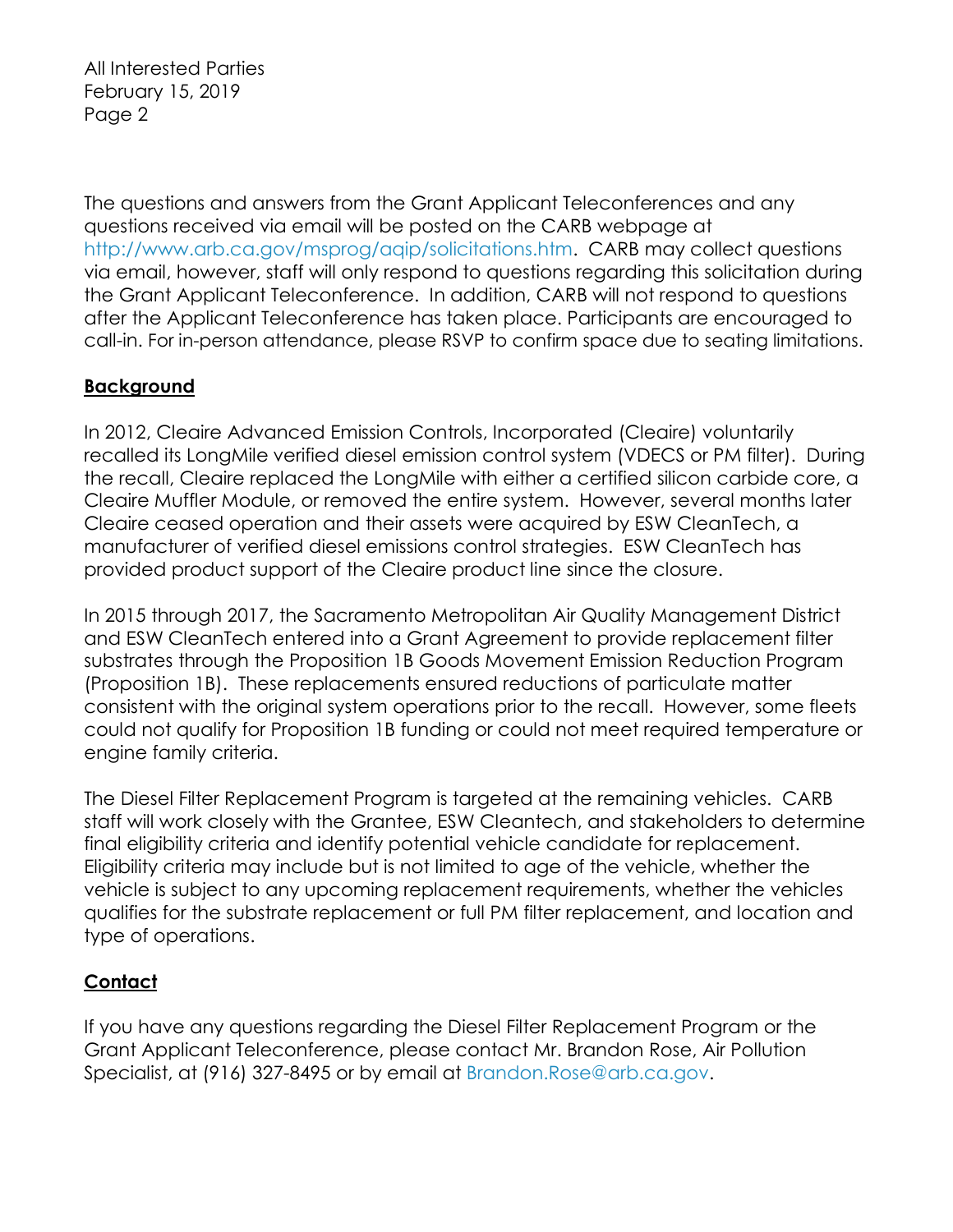All Interested Parties February 15, 2019 Page 3

## **Special Accommodations**

If you require a special accommodation or need this document in an alternate format (i.e. Braille, large print) or another language, please contact Ms. Stella Ling-Taylor, Air Pollution Specialist, at (916) 322 6369 or by email at [stella.lingtaylor@arb.ca.gov](mailto:stella.lingtaylor@arb.ca.gov) as soon as possible, but no later than ten business days before the scheduled meeting. TTY/TDD/Speech to Speech users may dial 711 for the California Relay Service.

Consecuente con la sección 7296.2 del Código de Gobierno de California, una acomodación especial o necesidades lingüísticas pueden ser suministradas para cualquiera de los siguientes:

- Un intérprete que esté disponible en la audiencia.
- Documentos disponibles en un formato alterno u otro idioma.
- Una acomodación razonable relacionados con una incapacidad.

Para solicitar estas comodidades especiales o necesidades de otro idioma, por favor llame a la oficina del Consejo al (916) 324 0342 o envié un fax a (916) 327 8524 lo más pronto posible, pero no menos de 10 días de trabajo antes del día programado para la audiencia del Consejo. TTY/TDD/Personas que necesiten este servicio pueden marcar el 711 para el Servicio de Retransmisión de Mensajes de California.

Sincerely,

Jack Kitowski, Chief Mobile Source Control Division

Attachments (4)

cc: Brandon Rose Air Pollution Specialist Mobile Source Control Division

> Stella Ling-Taylor Air Pollution Specialist Mobile Source Control Division